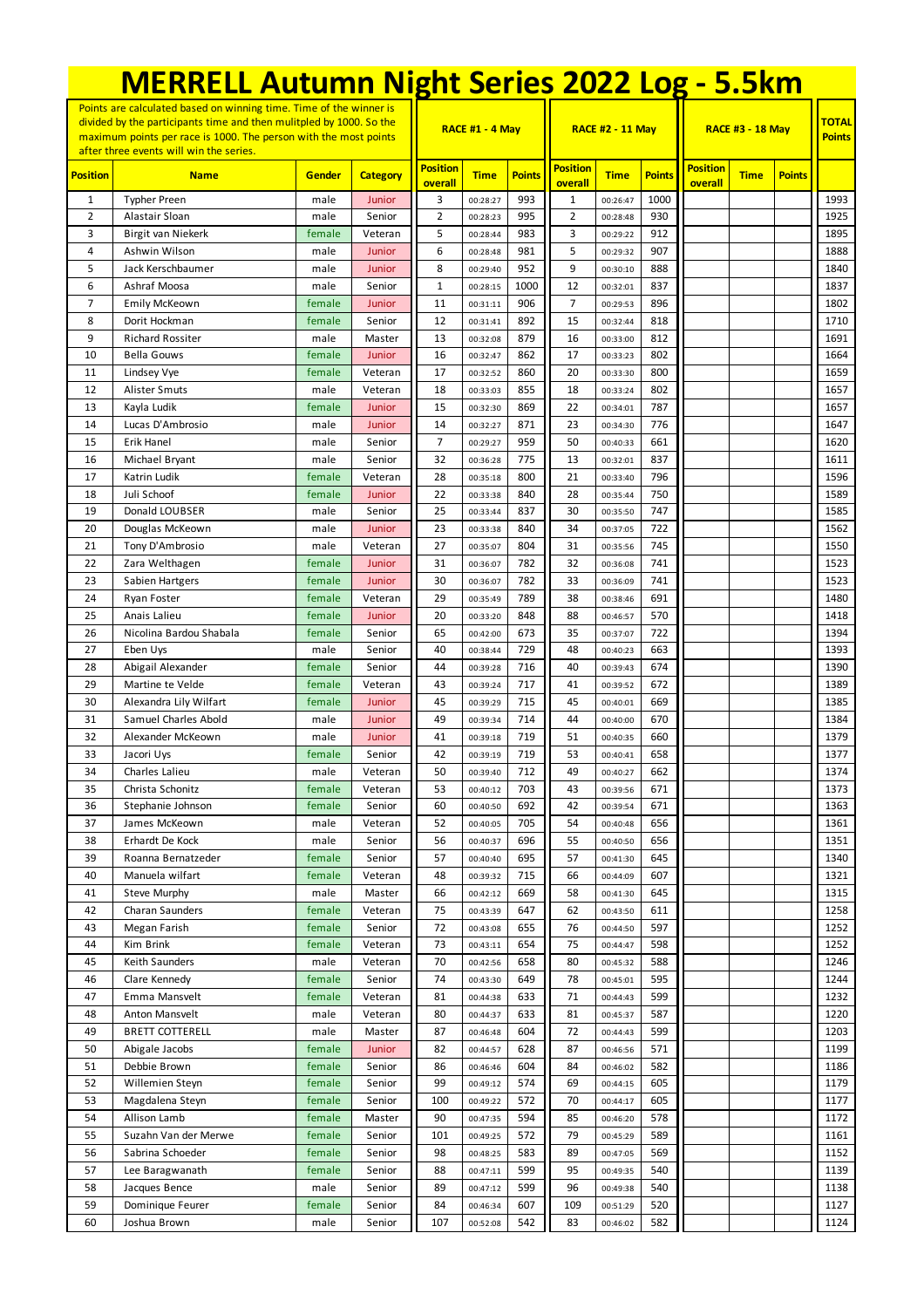| <b>MERRELL Autumn Night Series 2022 Log - 5.5km</b>                                                                                                                                                                                                      |                                                |                  |                   |                            |                        |               |                            |                         |               |                            |             |               |                               |
|----------------------------------------------------------------------------------------------------------------------------------------------------------------------------------------------------------------------------------------------------------|------------------------------------------------|------------------|-------------------|----------------------------|------------------------|---------------|----------------------------|-------------------------|---------------|----------------------------|-------------|---------------|-------------------------------|
| Points are calculated based on winning time. Time of the winner is<br>divided by the participants time and then mulitpled by 1000. So the<br>maximum points per race is 1000. The person with the most points<br>after three events will win the series. |                                                |                  |                   |                            | <b>RACE #1 - 4 May</b> |               |                            | <b>RACE #2 - 11 May</b> |               | <b>RACE #3 - 18 May</b>    |             |               | <b>TOTAL</b><br><b>Points</b> |
| <b>Position</b>                                                                                                                                                                                                                                          | <b>Name</b>                                    | Gender           | <b>Category</b>   | <b>Position</b><br>overall | <b>Time</b>            | <b>Points</b> | <b>Position</b><br>overall | <b>Time</b>             | <b>Points</b> | <b>Position</b><br>overall | <b>Time</b> | <b>Points</b> |                               |
| 61                                                                                                                                                                                                                                                       | Casey van Niekerk                              | female           | Senior            | 95                         | 00:48:02               | 588           | 102                        | 00:50:38                | 529           |                            |             |               | 1117                          |
| 62                                                                                                                                                                                                                                                       | Mathew van Niekerk                             | male             | Senior            | 96                         | 00:48:04               | 588           | 101                        | 00:50:38                | 529           |                            |             |               | 1117                          |
| 63                                                                                                                                                                                                                                                       | DAVID HAU                                      | male             | Master            | 91                         | 00:47:36               | 593           | 108                        | 00:51:28                | 520           |                            |             |               | 1114                          |
| 64                                                                                                                                                                                                                                                       | Haydn George                                   | male             | Senior            | 102                        | 00:49:53               | 566           | 93                         | 00:49:18                | 543           |                            |             |               | 1110                          |
| 65                                                                                                                                                                                                                                                       | <b>CLAIRE DALY</b>                             | female           | Senior            | 108                        | 00:52:09               | 542           | 94                         | 00:49:19                | 543           |                            |             |               | 1085                          |
| 66<br>67                                                                                                                                                                                                                                                 | Elsa Swart<br>Jye Lin                          | female<br>female | Veteran<br>Senior | 105<br>106                 | 00:52:05               | 542<br>542    | 105<br>106                 | 00:51:07<br>00:51:09    | 524<br>524    |                            |             |               | 1066<br>1066                  |
| 68                                                                                                                                                                                                                                                       | Emma Sephton                                   | female           | Senior            | 109                        | 00:52:06<br>00:53:31   | 528           | 107                        | 00:51:18                | 522           |                            |             |               | 1050                          |
| 69                                                                                                                                                                                                                                                       | Shenine Botes                                  | female           | Senior            | 104                        | 00:51:59               | 543           | 113                        | 00:54:06                | 495           |                            |             |               | 1039                          |
| 70                                                                                                                                                                                                                                                       | Mark Oosthuysen                                | male             | Master            | 113                        | 00:54:14               | 521           | 114                        | 00:55:02                | 487           |                            |             |               | 1008                          |
| 71                                                                                                                                                                                                                                                       | D Mackay                                       | female           | Veteran           | 112                        | 00:54:14               | 521           | 115                        | 00:55:04                | 486           |                            |             |               | 1007                          |
| 72                                                                                                                                                                                                                                                       | Kelsey Dobie                                   | female           | Senior            | 111                        | 00:54:08               | 522           | 116                        | 00:55:37                | 482           |                            |             |               | 1003                          |
| 73                                                                                                                                                                                                                                                       | daniel kellond                                 | male             | Junior            | 4                          | 00:28:40               | 985           |                            |                         |               |                            |             |               | 985                           |
| 74                                                                                                                                                                                                                                                       | <b>EUNICE PIETERSE</b>                         | female           | Senior            | 103                        | 00:49:54               | 566           | 132                        | 01:05:21                | 410           |                            |             |               | 976                           |
| 75                                                                                                                                                                                                                                                       | Gill Bedwell                                   | female           | Senior            | 110                        | 00:54:03               | 523           | 125                        | 00:59:14                | 452           |                            |             |               | 975                           |
| 76                                                                                                                                                                                                                                                       | <b>BARBARA BOWKER</b>                          | female           | Veteran           | 114                        | 00:55:49               | 506           | 126                        | 00:59:58                | 447           |                            |             |               | 953                           |
| 77                                                                                                                                                                                                                                                       | Catherine Andreka                              | female           | Senior<br>Veteran | 115<br>9                   | 00:55:50               | 506<br>923    | 127                        | 00:59:59                | 447           |                            |             |               | 952                           |
| 78<br>79                                                                                                                                                                                                                                                 | Renier Brenninkmeijer<br>Sarah Wimberley       | male<br>female   | Junior            | 10                         | 00:30:36<br>00:30:49   | 917           |                            |                         |               |                            |             |               | 923<br>917                    |
| 80                                                                                                                                                                                                                                                       | Dawn Rossiter                                  | female           | Master            | 122                        | 01:01:57               | 456           | 124                        | 00:59:09                | 453           |                            |             |               | 909                           |
| 81                                                                                                                                                                                                                                                       | Kieran Murphy                                  | male             | Junior            |                            |                        |               | 4                          | 00:29:30                | 908           |                            |             |               | 908                           |
| 82                                                                                                                                                                                                                                                       | Franki Preen                                   | female           | Junior            |                            |                        |               | 6                          | 00:29:40                | 903           |                            |             |               | 903                           |
| 83                                                                                                                                                                                                                                                       | Pamela Russell                                 | female           | Master            | 120                        | 00:58:07               | 486           | 133                        | 01:05:48                | 407           |                            |             |               | 893                           |
| 84                                                                                                                                                                                                                                                       | Ryan De Beer                                   | male             | Junior            |                            |                        |               | 8                          | 00:30:08                | 889           |                            |             |               | 889                           |
| 85                                                                                                                                                                                                                                                       | Chloe White                                    | female           | Junior            |                            |                        |               | 10                         | 00:30:32                | 877           |                            |             |               | 877                           |
| 86                                                                                                                                                                                                                                                       | Callum Allen                                   | male             | Junior            |                            |                        |               | 11                         | 00:30:56                | 866           |                            |             |               | 866                           |
| 87                                                                                                                                                                                                                                                       | Tarryn Wilson                                  | female           | Junior            | 19                         | 00:33:05               | 854           |                            |                         |               |                            |             |               | 854                           |
| 88                                                                                                                                                                                                                                                       | Leon Whitlock                                  | male             | Veteran           | 21                         | 00:33:23               | 846           |                            |                         |               |                            |             |               | 846                           |
| 89                                                                                                                                                                                                                                                       | <b>Charles Rumboll</b>                         | male             | Veteran           | 24                         | 00:33:39               | 840           |                            |                         |               |                            |             |               | 840                           |
| 90<br>91                                                                                                                                                                                                                                                 | Oliver Henderson                               | male             | Senior<br>Master  | 26                         |                        | 831           | 14                         | 00:32:02                | 836           |                            |             |               | 836<br>831                    |
| 92                                                                                                                                                                                                                                                       | Dean Botha<br>Tarryn-lee Wilson                | male<br>female   | Junior            |                            | 00:34:00               |               | 19                         | 00:33:25                | 801           |                            |             |               | 801                           |
| 93                                                                                                                                                                                                                                                       | Alex Venter                                    | male             | Junior            |                            |                        |               | 24                         | 00:34:31                | 776           |                            |             |               | 776                           |
| 94                                                                                                                                                                                                                                                       | Christoph Seiler                               | male             | Senior            | 33                         | 00:36:28               | 775           |                            |                         |               |                            |             |               | 775                           |
| 95                                                                                                                                                                                                                                                       | Frankie Preen                                  | male             | Junior            | 34                         | 00:36:39               | 771           |                            |                         |               |                            |             |               | 771                           |
| 96                                                                                                                                                                                                                                                       | William Niell                                  | male             | Junior            |                            |                        |               | 25                         | 00:34:47                | 770           |                            |             |               | 770                           |
| 97                                                                                                                                                                                                                                                       | Nanouk Korner                                  | female           | Junior            | 35                         | 00:36:54               | 766           |                            |                         |               |                            |             |               | 766                           |
| 98                                                                                                                                                                                                                                                       | Malou Korner                                   | female           | Junior            | 36                         | 00:36:56               | 765           |                            |                         |               |                            |             |               | 765                           |
| 99                                                                                                                                                                                                                                                       | Rachelle Tilney                                | female           | Veteran           | 37                         | 00:37:08               | 761           |                            |                         |               |                            |             |               | 761                           |
| 100                                                                                                                                                                                                                                                      | Corder Tilney                                  | male             | Veteran           | 38                         | 00:37:11               | 760           |                            |                         |               |                            |             |               | 760                           |
| 101                                                                                                                                                                                                                                                      | Kate Cotterell                                 | female           | Junior            |                            |                        |               | 26                         | 00:35:18                | 759           |                            |             |               | 759                           |
| 102<br>103                                                                                                                                                                                                                                               | myles brown<br>Jenna Spiers                    | male<br>female   | Veteran<br>Senior |                            |                        |               | 27<br>29                   | 00:35:38<br>00:35:44    | 752<br>750    |                            |             |               | 752<br>750                    |
| 104                                                                                                                                                                                                                                                      | Mathew Welthagen                               | male             | Veteran           | 39                         | 00:38:12               | 740           |                            |                         |               |                            |             |               | 740                           |
| 105                                                                                                                                                                                                                                                      | Linkie Goosen                                  | female           | Senior            | 47                         | 00:39:32               | 715           |                            |                         |               |                            |             |               | 715                           |
| 106                                                                                                                                                                                                                                                      | Nini Conradie                                  | female           | Senior            | 46                         | 00:39:32               | 715           |                            |                         |               |                            |             |               | 715                           |
| 107                                                                                                                                                                                                                                                      | Merecha Cupido                                 | male             | Junior            | 51                         | 00:40:01               | 706           |                            |                         |               |                            |             |               | 706                           |
| 108                                                                                                                                                                                                                                                      | <b>Emily Smith</b>                             | female           | Senior            | 54                         | 00:40:14               | 702           |                            |                         |               |                            |             |               | 702                           |
| 109                                                                                                                                                                                                                                                      | Machiel Korner                                 | male             | Master            | 55                         | 00:40:15               | 702           |                            |                         |               |                            |             |               | 702                           |
| 110                                                                                                                                                                                                                                                      | Finn Murphy                                    | male             | Junior            |                            |                        |               | 36                         | 00:38:14                | 701           |                            |             |               | 701                           |
| 111                                                                                                                                                                                                                                                      | Dorian Benson                                  | male             | Veteran           | 58                         | 00:40:42               | 694           |                            |                         |               |                            |             |               | 694                           |
| 112                                                                                                                                                                                                                                                      | <b>Wesley Dawson</b>                           | male             | Senior            | 59                         | 00:40:43               | 694           |                            |                         |               |                            |             |               | 694                           |
| 113                                                                                                                                                                                                                                                      | <b>Richard Halley-Stott</b>                    | male             | Veteran           |                            |                        |               | 37                         | 00:38:45                | 691           |                            |             |               | 691                           |
| 114                                                                                                                                                                                                                                                      | Justine Brenninkmeijer                         | female           | Junior            | 61                         | 00:40:58               | 690           |                            |                         |               |                            |             |               | 690                           |
| 115<br>116                                                                                                                                                                                                                                               | Frederique Brenninkmeijer<br>Marlieke De Groot | female<br>female | Junior<br>Veteran | 62<br>63                   | 00:41:00               | 689<br>687    |                            |                         |               |                            |             |               | 689<br>687                    |
| 117                                                                                                                                                                                                                                                      | lera Romo                                      | female           | Junior            |                            | 00:41:06               |               | 39                         | 00:39:10                | 684           |                            |             |               | 684                           |
| 118                                                                                                                                                                                                                                                      | Kija B?senberg                                 | female           | Senior            | 64                         | 00:41:43               | 677           |                            |                         |               |                            |             |               | 677                           |
| 119                                                                                                                                                                                                                                                      | Zara Usmani                                    | female           | Senior            |                            |                        |               | 46                         | 00:40:04                | 668           |                            |             |               | 668                           |
| 120                                                                                                                                                                                                                                                      | Lisa Mace                                      | female           | Senior            |                            |                        |               | 47                         | 00:40:20                | 664           |                            |             |               | 664                           |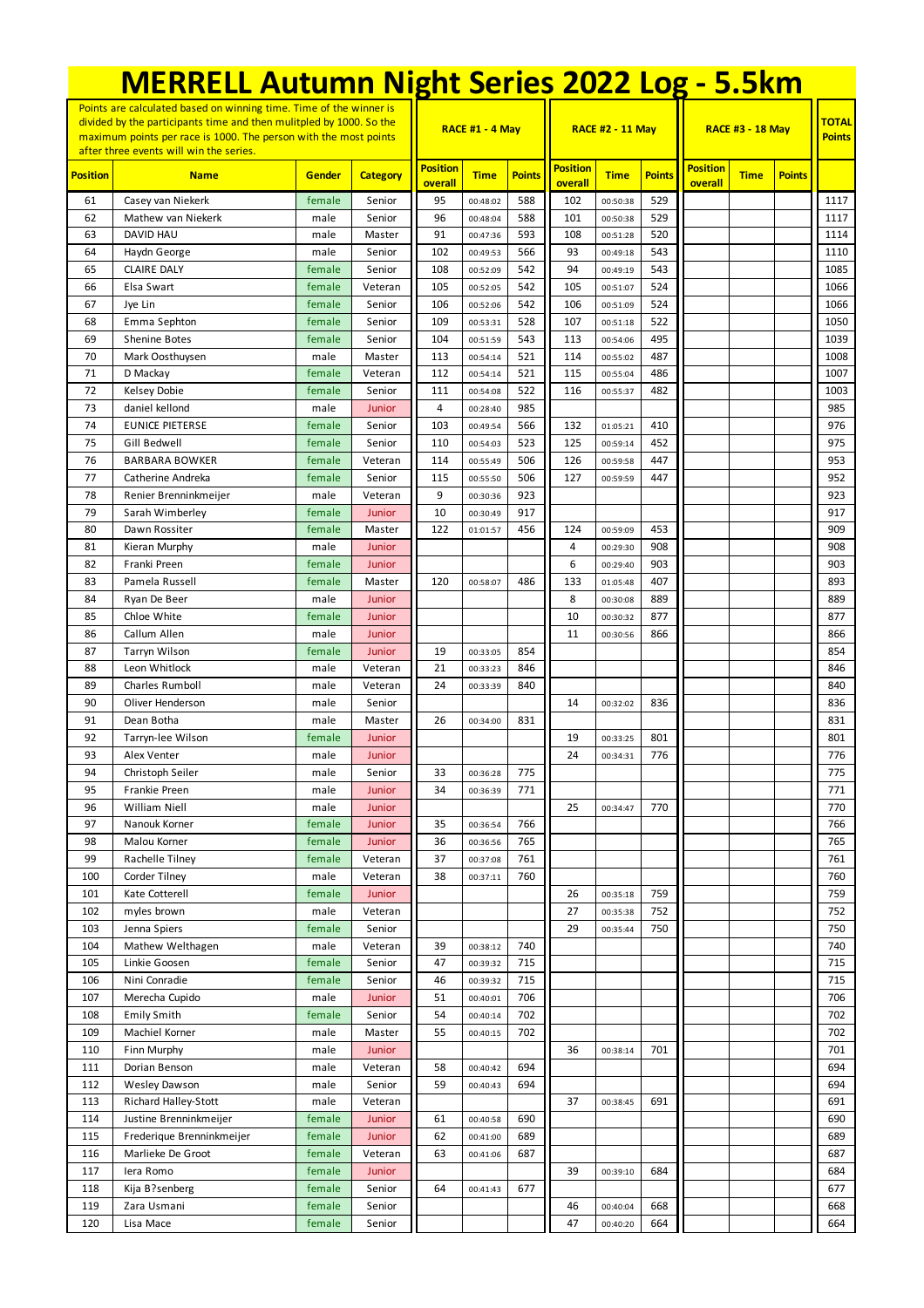| <b>MERRELL Autumn Night Series 2022 Log - 5.5km</b>                                                                                                                                                                                                      |                                        |                  |                    |                            |                        |               |                            |                         |               |                            |             |               |                               |
|----------------------------------------------------------------------------------------------------------------------------------------------------------------------------------------------------------------------------------------------------------|----------------------------------------|------------------|--------------------|----------------------------|------------------------|---------------|----------------------------|-------------------------|---------------|----------------------------|-------------|---------------|-------------------------------|
| Points are calculated based on winning time. Time of the winner is<br>divided by the participants time and then mulitpled by 1000. So the<br>maximum points per race is 1000. The person with the most points<br>after three events will win the series. |                                        |                  |                    |                            | <b>RACE #1 - 4 May</b> |               |                            | <b>RACE #2 - 11 May</b> |               | <b>RACE #3 - 18 May</b>    |             |               | <b>TOTAL</b><br><b>Points</b> |
| <b>Position</b>                                                                                                                                                                                                                                          | <b>Name</b>                            | Gender           | <b>Category</b>    | <b>Position</b><br>overall | <b>Time</b>            | <b>Points</b> | <b>Position</b><br>overall | <b>Time</b>             | <b>Points</b> | <b>Position</b><br>overall | <b>Time</b> | <b>Points</b> |                               |
| 121                                                                                                                                                                                                                                                      | <b>Troy Shrosbree</b>                  | male             | Junior             | 67                         | 00:42:35               | 663           |                            |                         |               |                            |             |               | 663                           |
| 122                                                                                                                                                                                                                                                      | owen grobelaar                         | male             | Junior             | 68                         | 00:42:47               | 660           |                            |                         |               |                            |             |               | 660                           |
| 123                                                                                                                                                                                                                                                      | Bev Day                                | female           | Master             |                            |                        |               | 52                         | 00:40:37                | 659           |                            |             |               | 659                           |
| 124                                                                                                                                                                                                                                                      | Samantha Lustig                        | female           | Veteran            | 69                         | 00:42:55               | 658           |                            |                         |               |                            |             |               | 658                           |
| 125                                                                                                                                                                                                                                                      | jacqui koep                            | female           | Master             | 71                         | 00:42:59               | 657           |                            |                         |               |                            |             |               | 657                           |
| 126                                                                                                                                                                                                                                                      | Miekie Treurnicht                      | female           | Senior             |                            |                        |               | 56                         | 00:40:51                | 656           |                            |             |               | 656                           |
| 127<br>128                                                                                                                                                                                                                                               | <b>Ant Saunders</b><br>Nicolene Oertel | male<br>female   | Veteran<br>Senior  | 76<br>77                   | 00:43:42<br>00:43:43   | 646<br>646    |                            |                         |               |                            |             |               | 646<br>646                    |
| 129                                                                                                                                                                                                                                                      | <b>Ben Foster</b>                      | female           | Veteran            | 78                         | 00:44:16               | 638           |                            |                         |               |                            |             |               | 638                           |
| 130                                                                                                                                                                                                                                                      | Peter Foster                           | male             | Veteran            | 79                         | 00:44:17               | 638           |                            |                         |               |                            |             |               | 638                           |
| 131                                                                                                                                                                                                                                                      | Victoria White                         | female           | Junior             |                            |                        |               | 59                         | 00:42:12                | 635           |                            |             |               | 635                           |
| 132                                                                                                                                                                                                                                                      | Anneke Venter                          | female           | Veteran            |                            |                        |               | 60                         | 00:43:16                | 619           |                            |             |               | 619                           |
| 133                                                                                                                                                                                                                                                      | <b>ANTON NAZAROV</b>                   | male             | Master             | 83                         | 00:45:55               | 615           |                            |                         |               |                            |             |               | 615                           |
| 134                                                                                                                                                                                                                                                      | Kara Lamb                              | female           | Senior             |                            |                        |               | 61                         | 00:43:35                | 615           |                            |             |               | 615                           |
| 135                                                                                                                                                                                                                                                      | Jonathan Dugas                         | male             | Veteran            |                            |                        |               | 64                         | 00:44:06                | 607           |                            |             |               | 607                           |
| 136                                                                                                                                                                                                                                                      | Lara Dugas                             | female           | Veteran            |                            |                        |               | 63                         | 00:44:06                | 607           |                            |             |               | 607                           |
| 137                                                                                                                                                                                                                                                      | Sonja Andrea Abold                     | female           | Master             |                            |                        |               | 65                         | 00:44:08                | 607           |                            |             |               | 607                           |
| 138                                                                                                                                                                                                                                                      | Mohale Smelcer                         | male             | Junior             |                            |                        |               | 67                         | 00:44:10                | 606           |                            |             |               | 606                           |
| 139                                                                                                                                                                                                                                                      | Anthea Erasmus                         | female           | Master             | 85                         | 00:46:36               | 606           |                            |                         |               |                            |             |               | 606                           |
| 140                                                                                                                                                                                                                                                      | Keneoue Smelcer                        | female           | Junior             |                            |                        |               | 68                         | 00:44:11                | 606           |                            |             |               | 606                           |
| 141                                                                                                                                                                                                                                                      | Zarik Marais                           | male             | Junior             |                            |                        |               | 73                         | 00:44:46                | 598           |                            |             |               | 598                           |
| 142                                                                                                                                                                                                                                                      | Samuel Kerschbaumer                    | male             | Junior             |                            |                        |               | 74<br>77                   | 00:44:47                | 598           |                            |             |               | 598<br>597                    |
| 143<br>144                                                                                                                                                                                                                                               | Elsa Ketschbaumer<br>Claire Yoh        | female<br>female | Veteran<br>Veteran | 92                         | 00:47:39               | 593           |                            | 00:44:51                | 597           |                            |             |               | 593                           |
| 145                                                                                                                                                                                                                                                      | Sarahan Brophy                         | female           | Veteran            | 93                         | 00:47:58               | 589           |                            |                         |               |                            |             |               | 589                           |
| 146                                                                                                                                                                                                                                                      | Liezel Potgieter                       | female           | Master             | 94                         | 00:48:02               | 588           |                            |                         |               |                            |             |               | 588                           |
| 147                                                                                                                                                                                                                                                      | Robyn Foster                           | female           | Veteran            | 97                         | 00:48:09               | 587           |                            |                         |               |                            |             |               | 587                           |
| 148                                                                                                                                                                                                                                                      | Mary Versfeld                          | female           | Senior             |                            |                        |               | 82                         | 00:45:49                | 585           |                            |             |               | 585                           |
| 149                                                                                                                                                                                                                                                      | Merencha Cupido                        | female           | Junior             |                            |                        |               | 86                         | 00:46:44                | 573           |                            |             |               | 573                           |
| 150                                                                                                                                                                                                                                                      | Jessica Boardman                       | female           | Senior             |                            |                        |               | 90                         | 00:47:47                | 561           |                            |             |               | 561                           |
| 151                                                                                                                                                                                                                                                      | Lauren Luneburg                        | female           | Senior             |                            |                        |               | 91                         | 00:47:49                | 560           |                            |             |               | 560                           |
| 152                                                                                                                                                                                                                                                      | Mark Kranenburg                        | male             | Veteran            |                            |                        |               | 92                         | 00:48:43                | 550           |                            |             |               | 550                           |
| 153                                                                                                                                                                                                                                                      | Caroline Sands                         | female           | Master             |                            |                        |               | 97                         | 00:50:23                | 532           |                            |             |               | 532                           |
| 154                                                                                                                                                                                                                                                      | Janet Hodkin                           | female           | Master             |                            |                        |               | 98                         | 00:50:25                | 531           |                            |             |               | 531                           |
| 155                                                                                                                                                                                                                                                      | Natalie White                          | female           | Veteran            |                            |                        |               | 99                         | 00:50:36                | 529           |                            |             |               | 529                           |
| 156<br>157                                                                                                                                                                                                                                               | Emma Thomson<br>Nicole Cardoso         | female<br>female | Senior<br>Senior   |                            |                        |               | 100<br>103                 | 00:50:37                | 529<br>529    |                            |             |               | 529<br>529                    |
| 158                                                                                                                                                                                                                                                      | Claudia Penny                          | female           | Senior             |                            |                        |               | 104                        | 00:50:39<br>00:51:02    | 525           |                            |             |               | 525                           |
| 159                                                                                                                                                                                                                                                      | Minnelie Minnaar                       | female           | Senior             |                            |                        |               | 110                        | 00:51:34                | 519           |                            |             |               | 519                           |
| 160                                                                                                                                                                                                                                                      | La'Andre Venter                        | female           | Senior             |                            |                        |               | 111                        | 00:51:35                | 519           |                            |             |               | 519                           |
| 161                                                                                                                                                                                                                                                      | <b>Torr Marais</b>                     | male             | Junior             |                            |                        |               | 112                        | 00:52:51                | 507           |                            |             |               | 507                           |
| 162                                                                                                                                                                                                                                                      | Jeremiah Ndlovu                        | male             | Junior             | 116                        | 00:56:54               | 496           |                            |                         |               |                            |             |               | 496                           |
| 163                                                                                                                                                                                                                                                      | Sophia Klein                           | female           | Veteran            | 117                        | 00:56:54               | 496           |                            |                         |               |                            |             |               | 496                           |
| 164                                                                                                                                                                                                                                                      | Zenzele Ndlovu                         | female           | Junior             | 118                        | 00:56:56               | 496           |                            |                         |               |                            |             |               | 496                           |
| 165                                                                                                                                                                                                                                                      | Zahra Ndlovu                           | female           | Junior             | 119                        | 00:57:04               | 495           |                            |                         |               |                            |             |               | 495                           |
| 166                                                                                                                                                                                                                                                      | Mandy Mason                            | female           | Veteran            |                            |                        |               | 118                        | 00:55:42                | 481           |                            |             |               | 481                           |
| 167                                                                                                                                                                                                                                                      | Robyn Verrinder                        | female           | Veteran            |                            |                        |               | 117                        | 00:55:42                | 481           |                            |             |               | 481                           |
| 168                                                                                                                                                                                                                                                      | Alison Lillian Dixon                   | female           | Senior             | 121                        | 00:59:13               | 477           |                            |                         |               |                            |             |               | 477                           |
| 169                                                                                                                                                                                                                                                      | Colin Chaplin                          | male             | Veteran            |                            |                        |               | 119                        | 00:56:29                | 474           |                            |             |               | 474                           |
| 170                                                                                                                                                                                                                                                      | <b>Bridget McLauren</b>                | female           | Veteran            |                            |                        |               | 120                        | 00:56:30                | 474           |                            |             |               | 474                           |
| 171                                                                                                                                                                                                                                                      | Stacey-lee Jansen                      | female           | Senior             |                            |                        |               | 121                        | 00:56:55                | 471           |                            |             |               | 471                           |
| 172<br>173                                                                                                                                                                                                                                               | Lauren Wilson<br>Shaun Haskell         | female           | Junior<br>Senior   |                            |                        |               | 122<br>123                 | 00:56:56                | 470<br>457    |                            |             |               | 470<br>457                    |
| 174                                                                                                                                                                                                                                                      | Alison Kranenburg                      | male<br>female   | Veteran            |                            |                        |               | 128                        | 00:58:36<br>01:00:59    | 439           |                            |             |               | 439                           |
| 175                                                                                                                                                                                                                                                      | Alison Mckie                           | female           | Veteran            |                            |                        |               | 129                        | 01:01:01                | 439           |                            |             |               | 439                           |
| 176                                                                                                                                                                                                                                                      | Laida Sanz                             | female           | Veteran            | 123                        | 01:06:25               | 425           |                            |                         |               |                            |             |               | 425                           |
| 177                                                                                                                                                                                                                                                      | Vidya Ashokbabu                        | female           | Senior             | 124                        | 01:06:26               | 425           |                            |                         |               |                            |             |               | 425                           |
| 178                                                                                                                                                                                                                                                      | Joanne Horn                            | female           | Senior             |                            |                        |               | 130                        | 01:03:47                | 420           |                            |             |               | 420                           |
| 179                                                                                                                                                                                                                                                      | Christine Immenga                      | female           | Senior             |                            |                        |               | 131                        | 01:05:20                | 410           |                            |             |               | 410                           |
| 180                                                                                                                                                                                                                                                      | Lyndal Marshall                        | female           | Veteran            |                            |                        |               | 134                        | 01:05:52                | 407           |                            |             |               | 407                           |